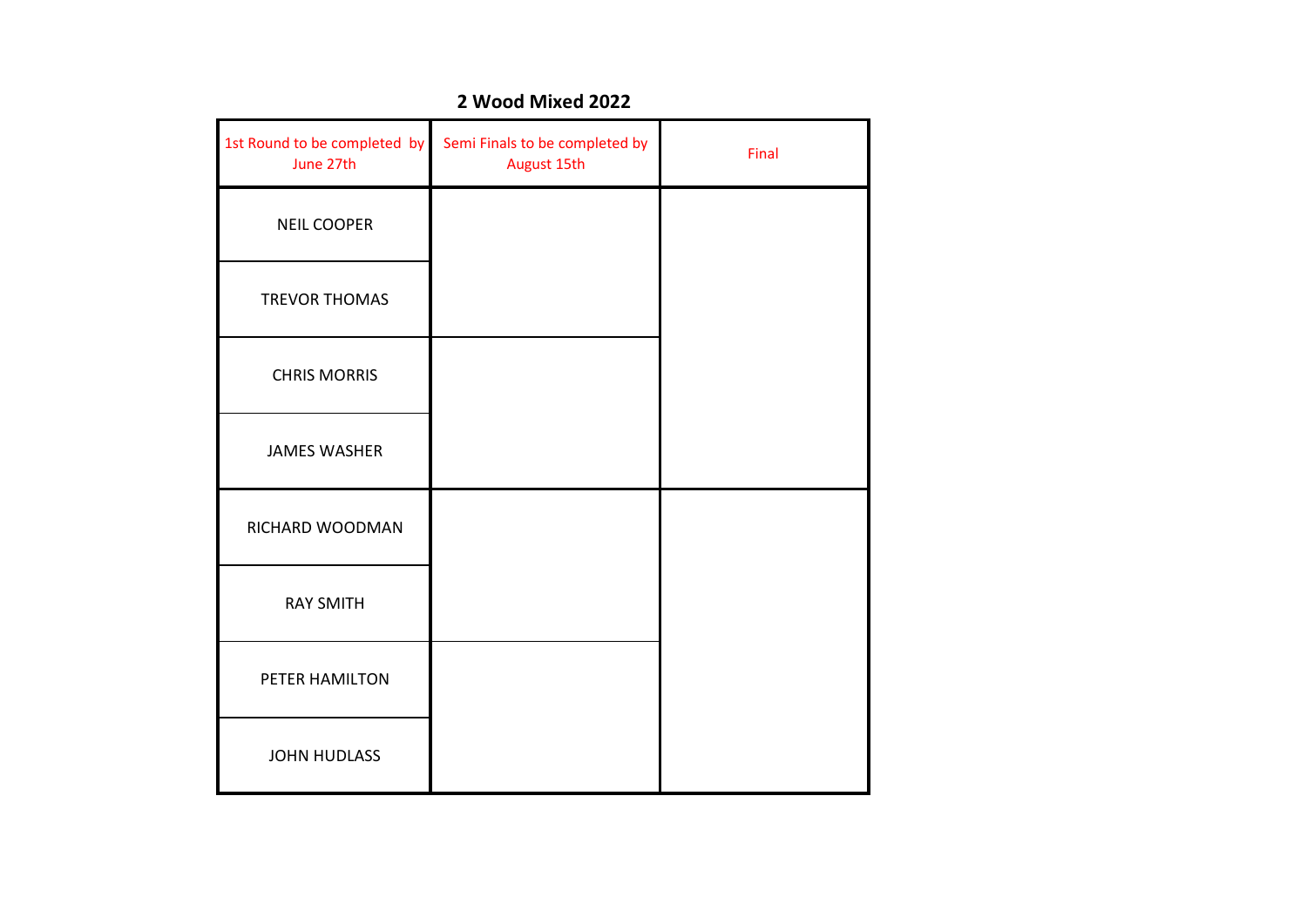## **2 Wood Mixed Pairs 2022**

| Semi Finals to be completed by August<br>15th | Final |
|-----------------------------------------------|-------|
| <b>SHEILA GRAY &amp; BRIAN JONES</b>          |       |
| PAULA SAULL & PETER HAMILTON                  |       |
| <b>SONIA SMITH &amp; TREVOR THOMAS</b>        |       |
| JAMES WASHER & KAREN ADAMS                    |       |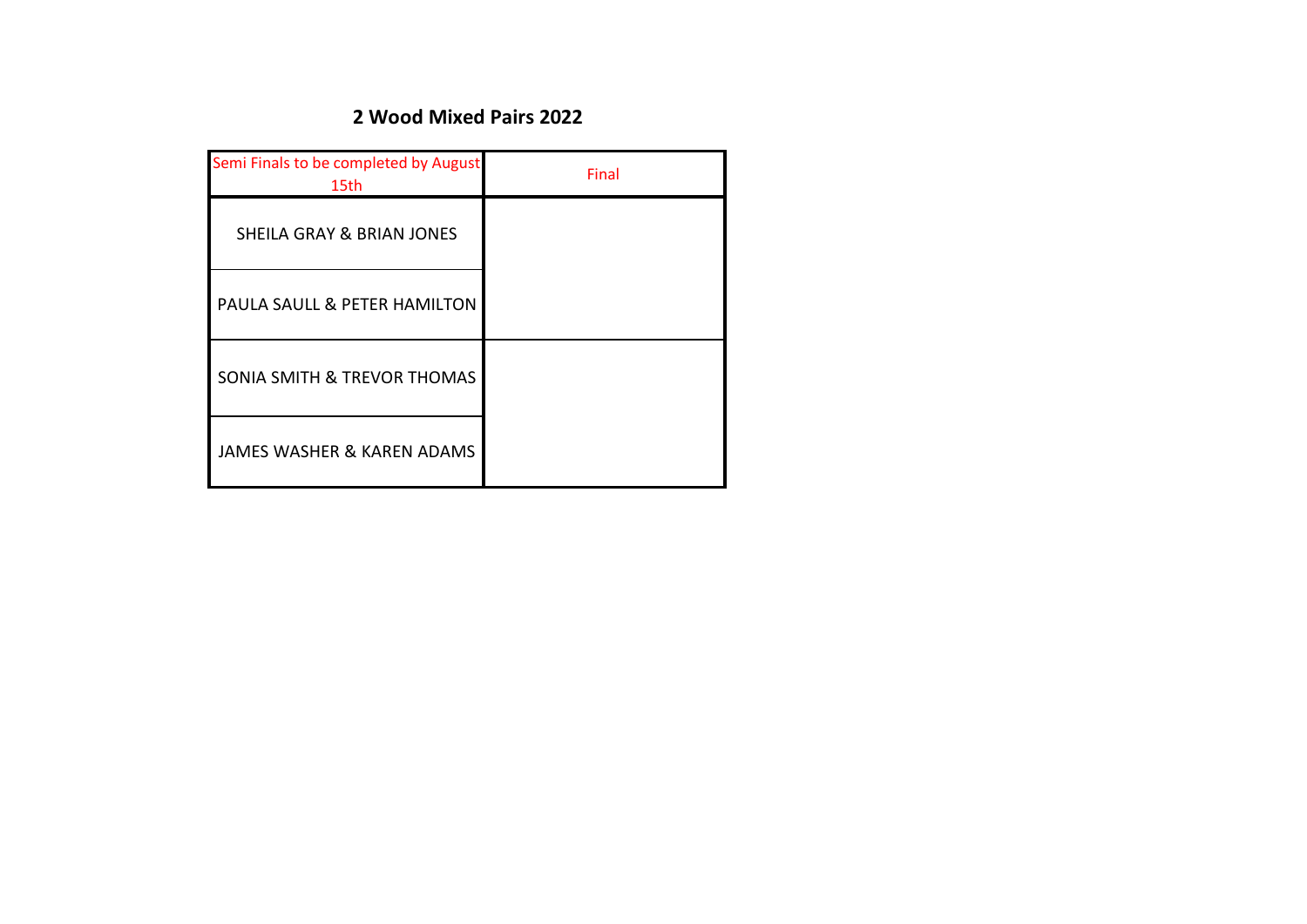## **CENTENARY 2022**

| 1st Round to be completed by<br>June 27th | Semi Finals to be completed by<br>August 15th | Final |
|-------------------------------------------|-----------------------------------------------|-------|
| <b>CHRIS MORRIS</b>                       |                                               |       |
| <b>BRIAN JONES</b>                        |                                               |       |
| <b>JAMES WASHER</b>                       |                                               |       |
| <b>ALAN MARSH</b>                         |                                               |       |
| <b>SHEILA GRAY</b>                        |                                               |       |
| <b>KAREN ADAMS</b>                        |                                               |       |
| PAT THOMAS                                |                                               |       |
| <b>GRAHAM BAKER</b>                       |                                               |       |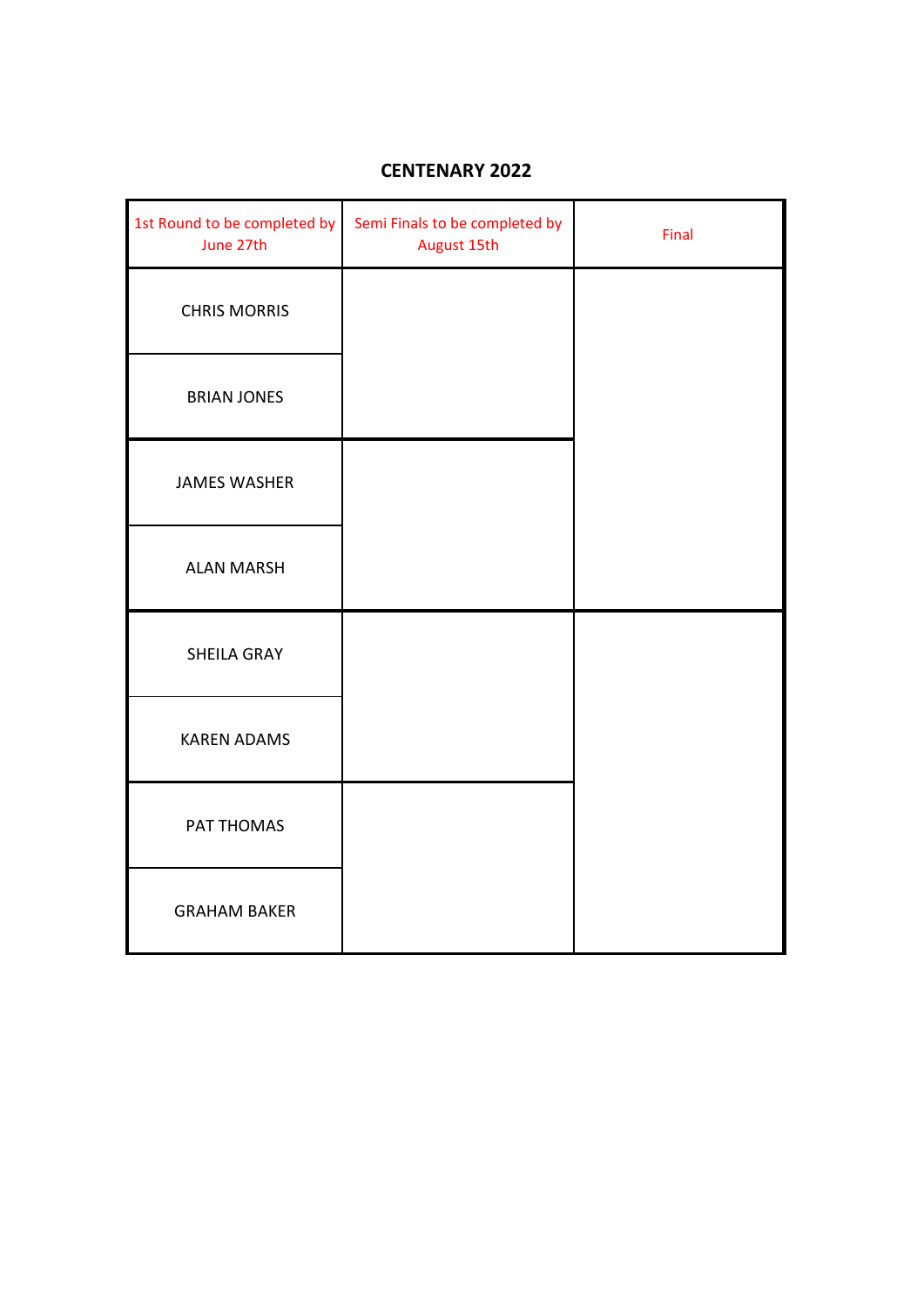## **GRANDFATHERS 2022**

| <b>1st Round</b>                          | 2nd Round                                 | Semi - Final                               | Final |
|-------------------------------------------|-------------------------------------------|--------------------------------------------|-------|
| 1st Round to be completed by June<br>27th | 2nd Round to be completed by July<br>11th | Semi-Finals to be completed by August 15th |       |
| NEIL COOPER                               |                                           |                                            |       |
| <b>RAY SMITH</b>                          |                                           |                                            |       |
| <b>BYE</b>                                |                                           |                                            |       |
| <b>KEVIN MOUTRIE</b>                      | <b>KEVIN MOUTRIE</b>                      |                                            |       |
| <b>ALAN MARSH</b>                         |                                           |                                            |       |
| ROLAND CUNNINGHAM                         |                                           |                                            |       |
| <b>BYE</b>                                |                                           |                                            |       |
| <b>ALAN HODGSON</b>                       | ALAN HODGSON                              |                                            |       |
| PETER DUNCKLEY                            |                                           |                                            |       |
| CHRIS MORRIS                              |                                           |                                            |       |
| <b>JOHN HUDLASS</b>                       |                                           |                                            |       |
| <b>ALAN WOOD</b>                          |                                           |                                            |       |
| TREVOR THOMAS                             |                                           |                                            |       |
| DAVID MACKLIN                             |                                           |                                            |       |
| <b>BYE</b>                                |                                           |                                            |       |
| <b>BRIAN JONES</b>                        | <b>BRIAN JONES</b>                        |                                            |       |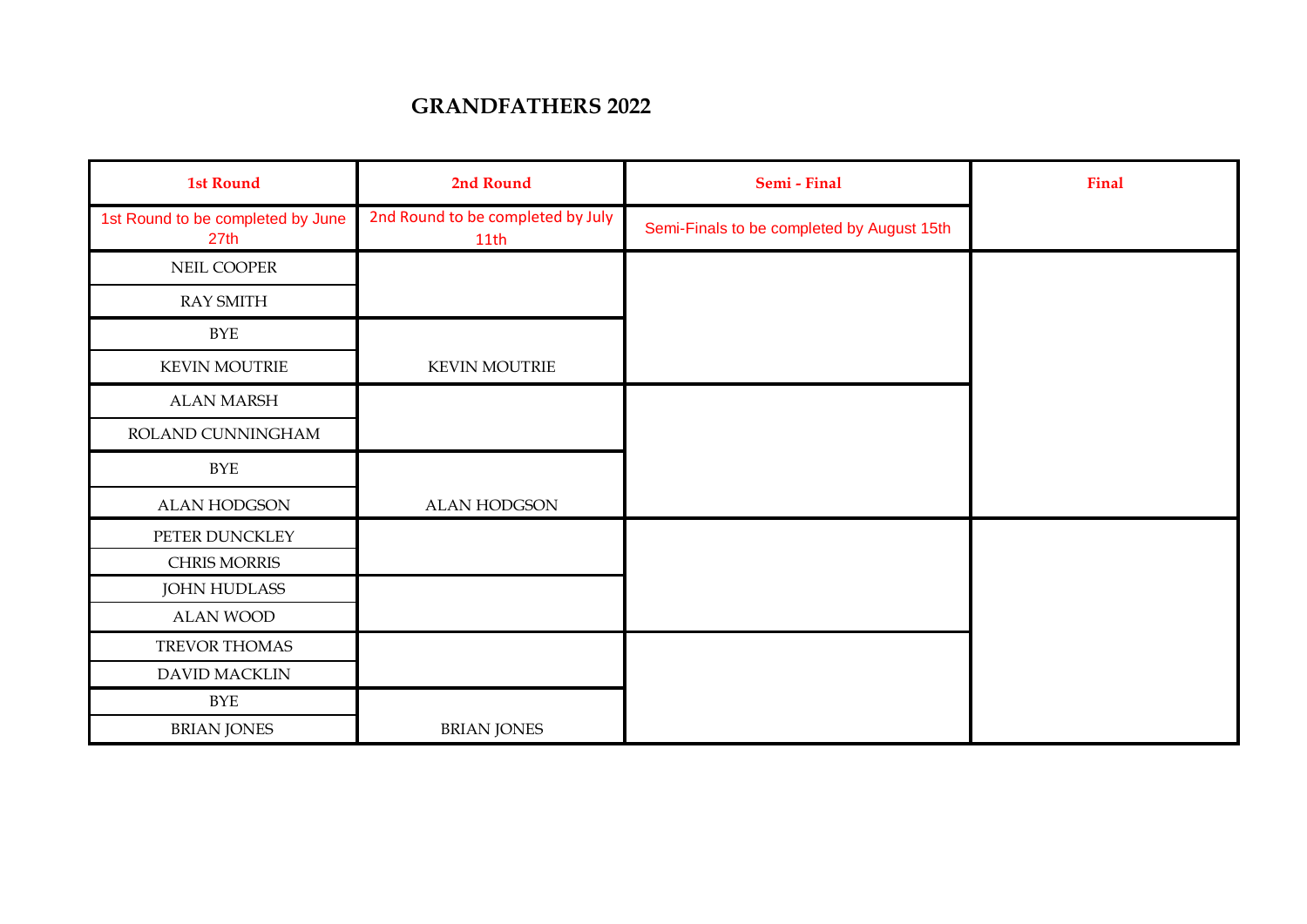## **GRANDMOTHERS 2022**

| <b>1st Round</b>                          | Semi - Final                                  | <b>Final</b> |
|-------------------------------------------|-----------------------------------------------|--------------|
| 1st Round to be completed by June<br>27th | Semi-Finals to be completed by<br>August 15th |              |
| PAT THOMAS                                |                                               |              |
| CAROL HOARE                               |                                               |              |
| VICKY GODDARD                             |                                               |              |
| <b>BARBARA SKILTON</b>                    |                                               |              |
| <b>JACQUI LEWIS</b>                       |                                               |              |
| SONIA SMITH                               |                                               |              |
| MARILYN MACKLIN                           |                                               |              |
| <b>KAREN ADAMS</b>                        |                                               |              |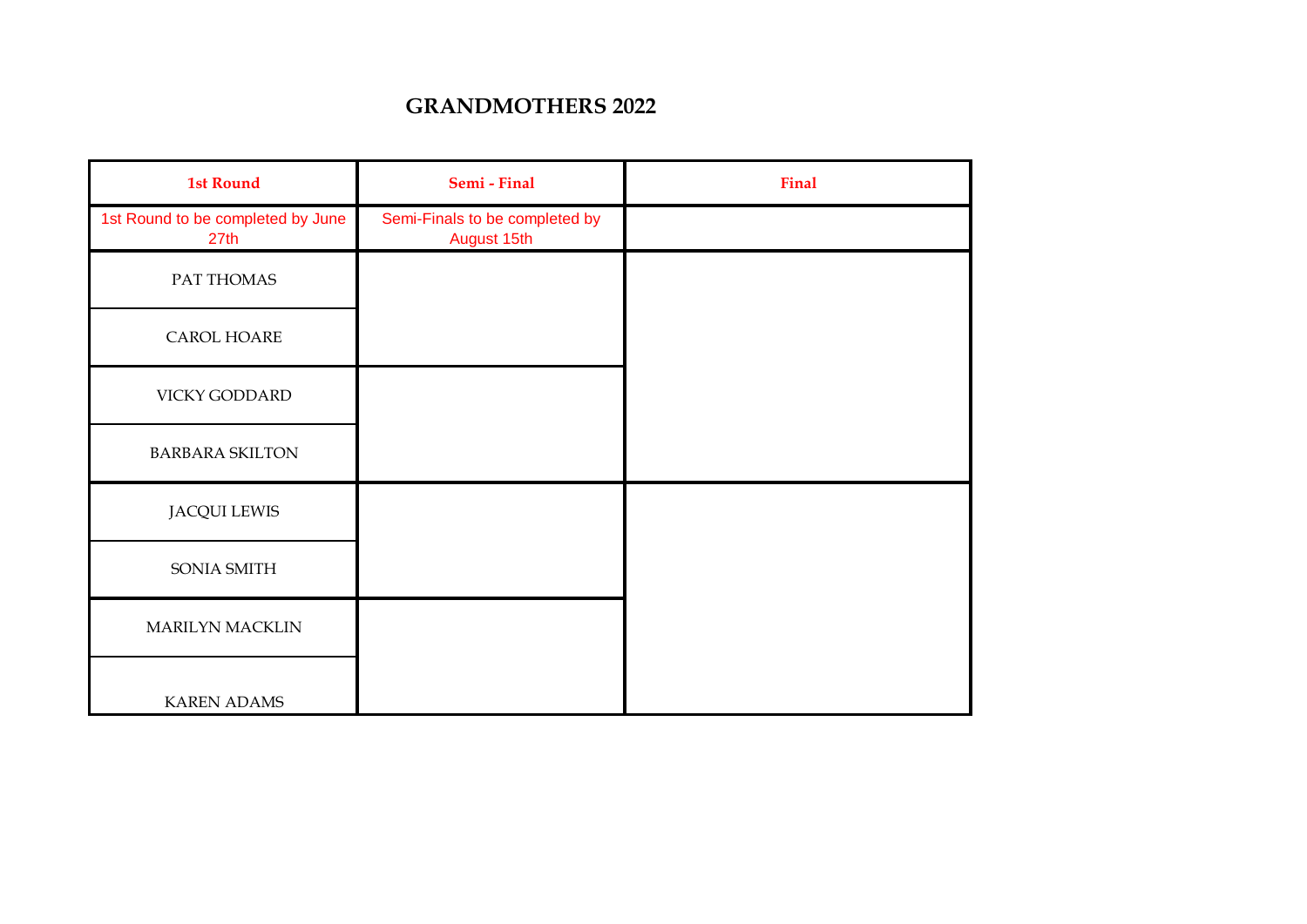| 1st Round to be completed by<br>June 27th | Semi Finals to be completed by<br>August 15th | Final |
|-------------------------------------------|-----------------------------------------------|-------|
| <b>GRETA MORLEY</b>                       |                                               |       |
| PAT THOMAS                                |                                               |       |
| <b>SONIA SMITH</b>                        |                                               |       |
| <b>MARILYN MACKLIN</b>                    |                                               |       |
| <b>KAREN ADAMS</b>                        |                                               |       |
| <b>BARBARA SKILTON</b>                    |                                               |       |
| <b>VICKY GODDARD</b>                      |                                               |       |
| PAULA SAULL                               |                                               |       |

## **LADIES CHAMPIONSHIP 2022**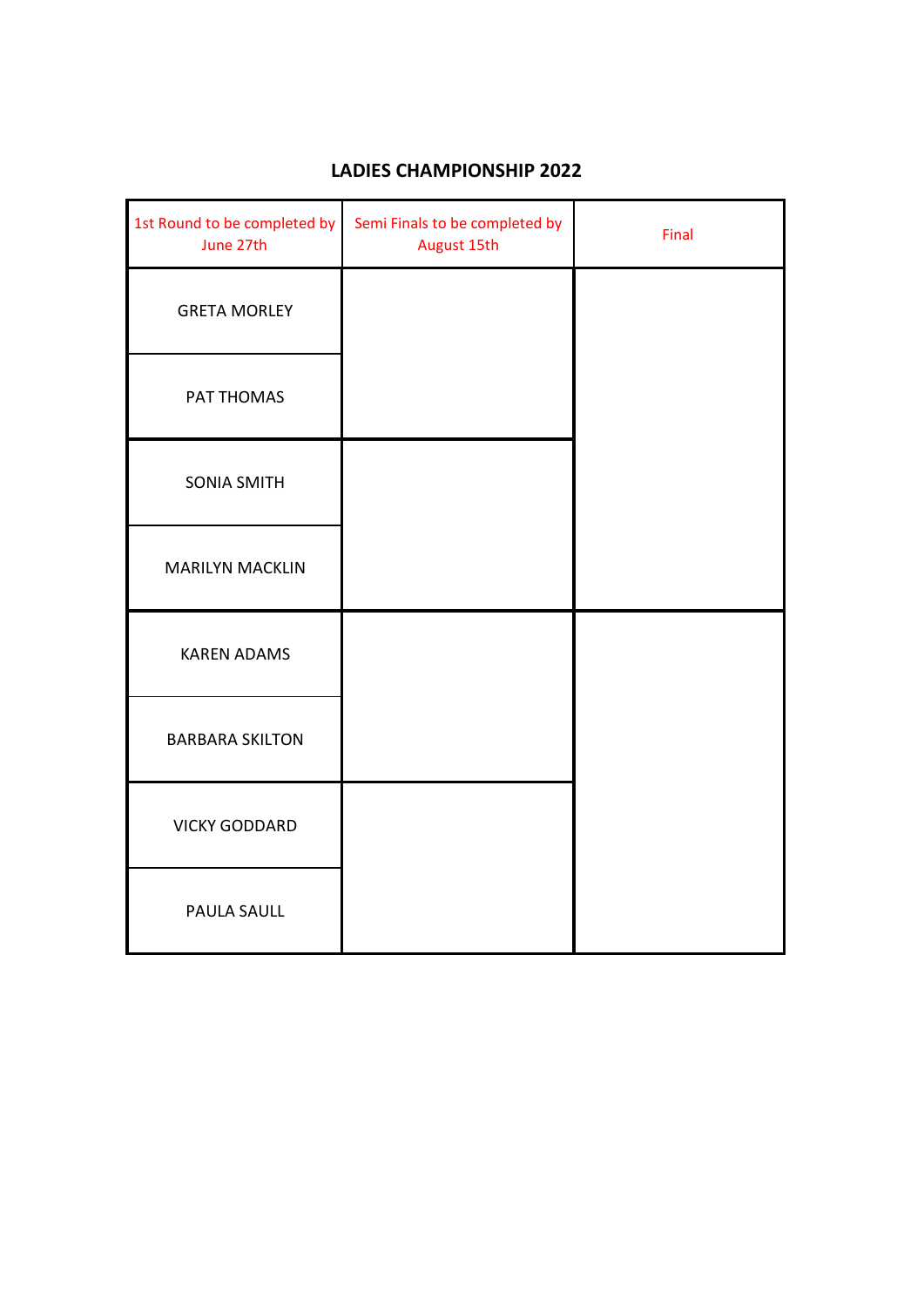# **LADIES TRIPLES 2022 - TEAMS MUST FOLLOW ORDER OF PLAYERS AS LISTED**

| Semi Finals to be played on Monday July 25th<br>5:30pm | Final |
|--------------------------------------------------------|-------|
| SUE GUY & PAT THOMAS & SONIA SMITH                     |       |
| SHEILA GRAY & GRETA MORLEY & MARILYN<br><b>MACKLIN</b> |       |
| PAULA SAULL & KAREN ADAMS & BARBARA<br><b>SKILTON</b>  |       |
| CAROL HOARE & CHRISTINE ROSS & VICKY<br>GODDARD        |       |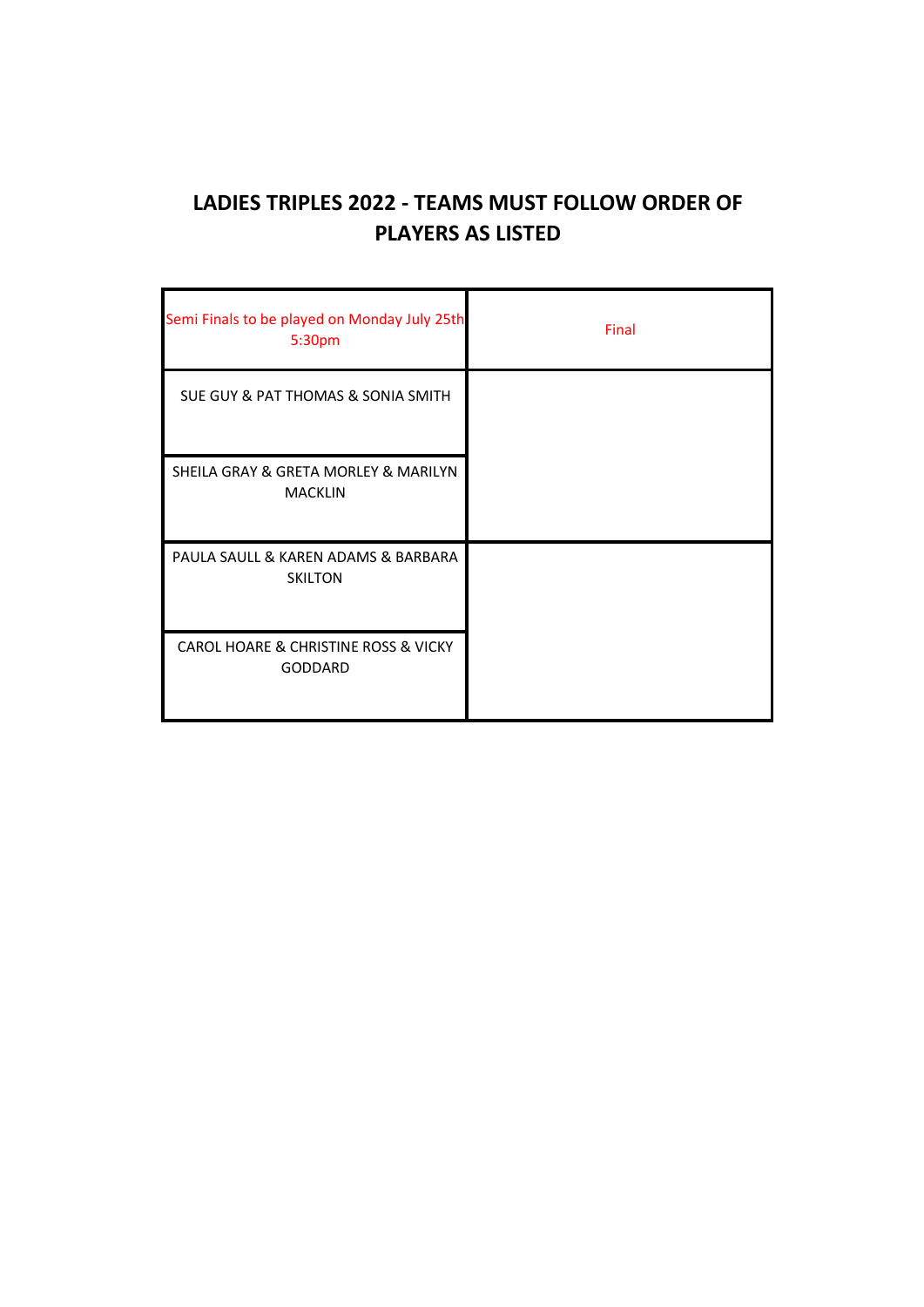### **MEN'S CHAMPIONSHIP 2022**

| 1st Round to be completed by June<br>13th | 2nd Round to be completed by July<br>11th | Semi-Finals to be completed by<br>August 15th | Final |
|-------------------------------------------|-------------------------------------------|-----------------------------------------------|-------|
| <b>KEVIN MOUTRIE</b>                      |                                           |                                               |       |
| DAVID MACKLIN                             |                                           |                                               |       |
| <b>CHRIS MORRIS</b>                       |                                           |                                               |       |
| <b>JAMES WASHER</b>                       |                                           |                                               |       |
| <b>NEIL COOPER</b>                        |                                           |                                               |       |
| <b>RAY SMITH</b>                          |                                           |                                               |       |
| <b>BRIAN JONES</b>                        |                                           |                                               |       |
| ALAN WOOD                                 |                                           |                                               |       |
| PETER REVELL                              |                                           |                                               |       |
| DAN COOKE                                 |                                           |                                               |       |
| <b>GRAHAM BAKER</b>                       |                                           |                                               |       |
| JOHN STENTON                              |                                           |                                               |       |
| PETER HAMILTON                            |                                           |                                               |       |
| RICHARD WOODMAN                           |                                           |                                               |       |
| <b>JIM MASON</b>                          |                                           |                                               |       |
| TREVOR THOMAS                             |                                           |                                               |       |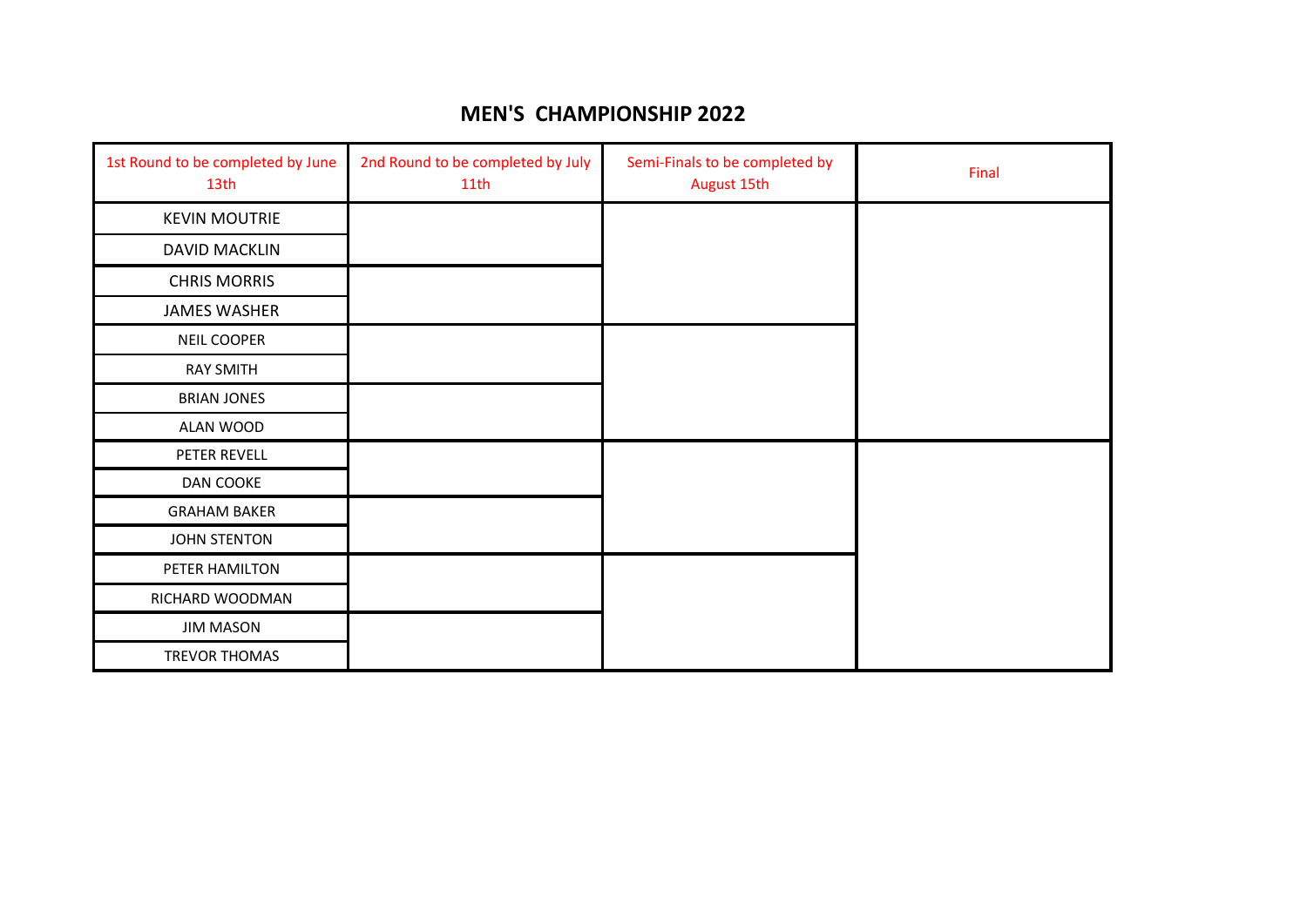### **MEN'S HANDICAP 2022**

| 1st Round to be completed by June<br>13th | 2nd Round to be completed by July<br>11 <sub>th</sub> | Semi-Finals to be completed by<br>August 15th | Final |
|-------------------------------------------|-------------------------------------------------------|-----------------------------------------------|-------|
| NEIL COOPER (4)                           |                                                       |                                               |       |
| <b>JOHN STENTON (5)</b>                   |                                                       |                                               |       |
| PETER DUNCKLEY (0)                        |                                                       |                                               |       |
| <b>KEVIN MOUTRIE (6)</b>                  |                                                       |                                               |       |
| RICHARD WOODMAN (5)                       |                                                       |                                               |       |
| JAMES WASHER (1)                          | <b>BYE</b>                                            |                                               |       |
| RAY SMITH (3)                             |                                                       |                                               |       |
| CHRIS MORRIS (4)                          |                                                       |                                               |       |
| <b>GRAHAM BAKER (4)</b>                   |                                                       |                                               |       |
| PETER REVELL (5)                          |                                                       |                                               |       |
| DAN COOKE (4)                             |                                                       |                                               |       |
| ALEC OVERTON (0)                          |                                                       |                                               |       |
| DAVID MACKLIN (5)                         |                                                       |                                               |       |
| BRIAN JONES (0)                           |                                                       |                                               |       |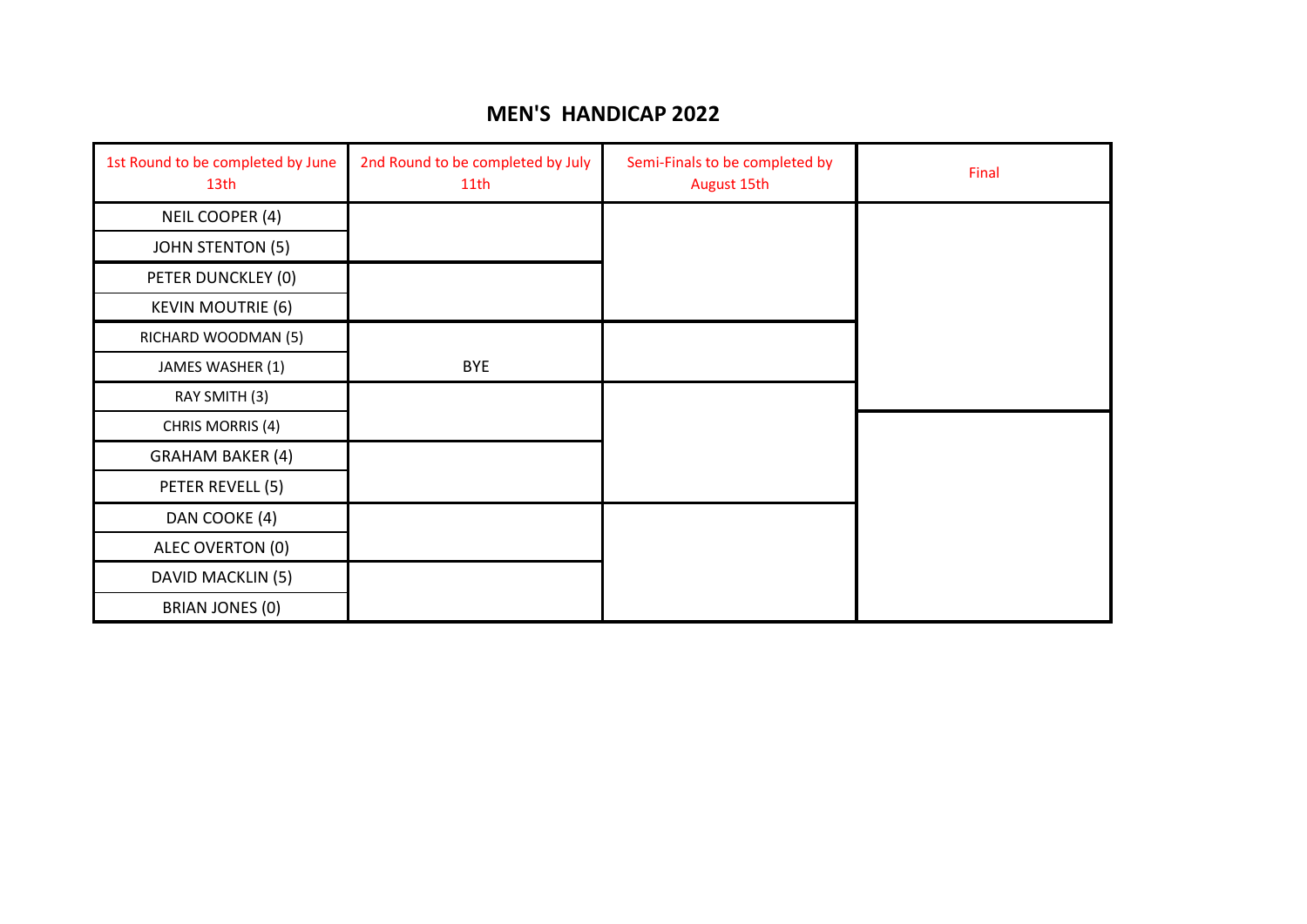## **MENS PAIRS 2022 - TEAMS MUST FOLLOW ORDER OF PLAYERS AS LISTED**

| To be played on Sunday 19th June at 10am | Semi Finals to be played on Monday 20th June at<br>5:30pm | Final        |
|------------------------------------------|-----------------------------------------------------------|--------------|
| ALAN WOOD & PETER HAMILTON               |                                                           |              |
| CHRIS MORRIS & RICHARD WOODMAN           |                                                           |              |
|                                          | V                                                         |              |
| JAMES WASHER & JOHN BYRNE                | JAMES WASHER & JOHN BYRNE                                 |              |
| <b>BYE</b>                               |                                                           | $\mathsf{V}$ |
| <b>KEVIN MOUTRIE &amp; JOHN STENTON</b>  |                                                           |              |
| ERIC McPHAIL & RAY SMITH                 | V                                                         |              |
| <b>BRIAN JONES &amp; PETER REVELL</b>    |                                                           |              |
| ALEC OVERTON & TREVOR THOMAS             |                                                           |              |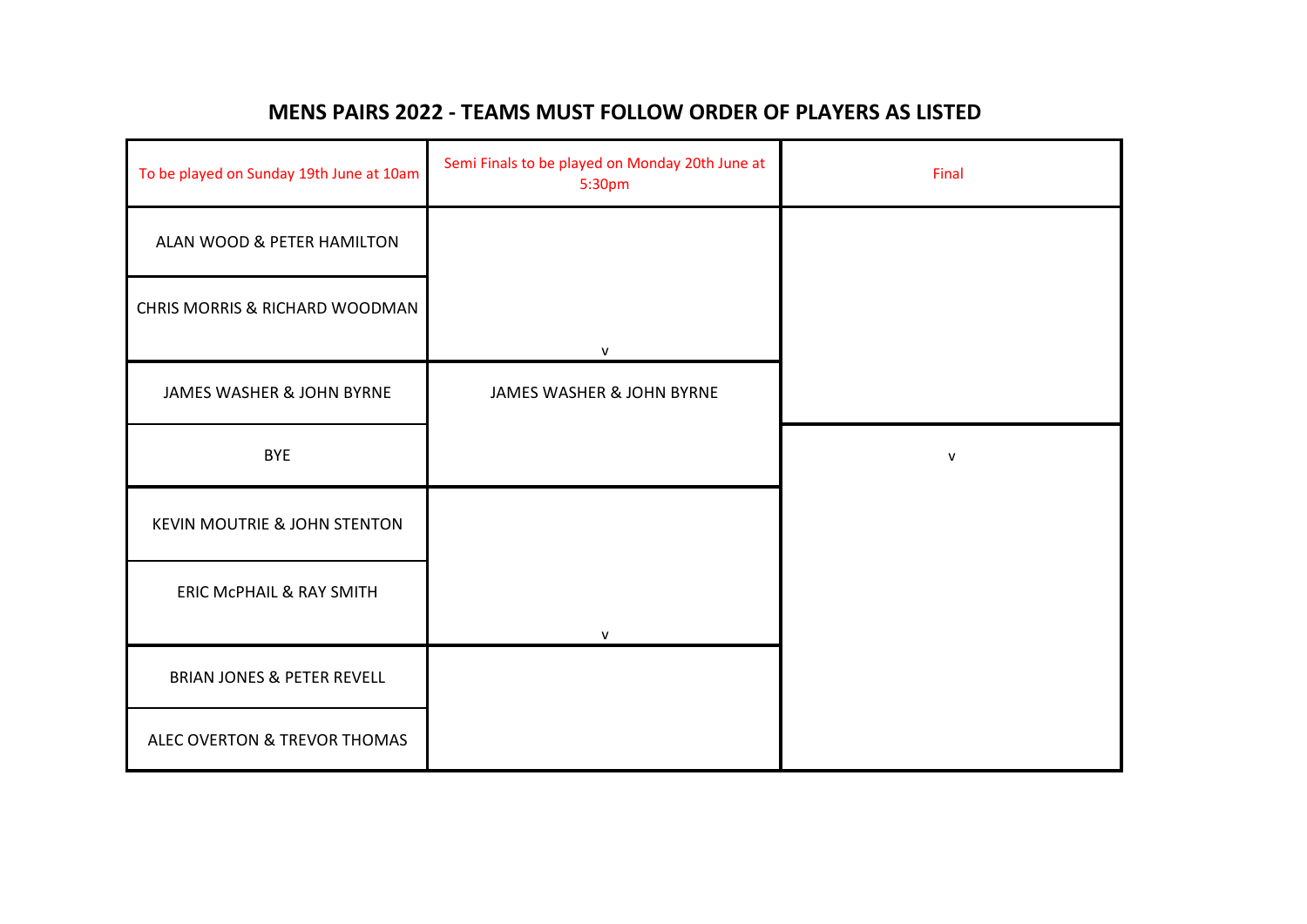# **MENS TRIPLES 2022 - TEAMS MUST FOLLOW ORDER OF PLAYERS AS LISTED**

| Quarter finals to be played on<br>Sunday July 24th at 10am              | Semi Finals to be played on Monday<br>July 25th at 5:30pm        | Final |
|-------------------------------------------------------------------------|------------------------------------------------------------------|-------|
| JAMES WASHER & RAY SMITH &<br>PETER REVELL                              |                                                                  |       |
| <b>ALEC OVERTON &amp; KEVIN</b><br><b>MOUTRIE &amp; PETER HAMILTON</b>  |                                                                  |       |
| <b>BYE</b>                                                              |                                                                  |       |
| <b>BRIAN JONES &amp; JOHN BYRNE &amp;</b><br><b>JOHN STENTON</b>        | BRIAN JONES & JOHN BYRNE & JOHN<br><b>STENTON</b>                | V     |
| ALAN WOOD & GRAHAM BAKER<br><b>&amp; JOHN HUDLASS</b>                   |                                                                  |       |
| ERIC MCPHAIL & DAN COOKE &<br><b>DAVID MACKLIN</b>                      |                                                                  |       |
| <b>BYE</b>                                                              |                                                                  |       |
| <b>MARTIN SAULL &amp; TREVOR</b><br><b>THOMAS &amp; RICHARD WOODMAN</b> | <b>MARTIN SAULL &amp; TREVOR THOMAS &amp;</b><br>RICHARD WOODMAN |       |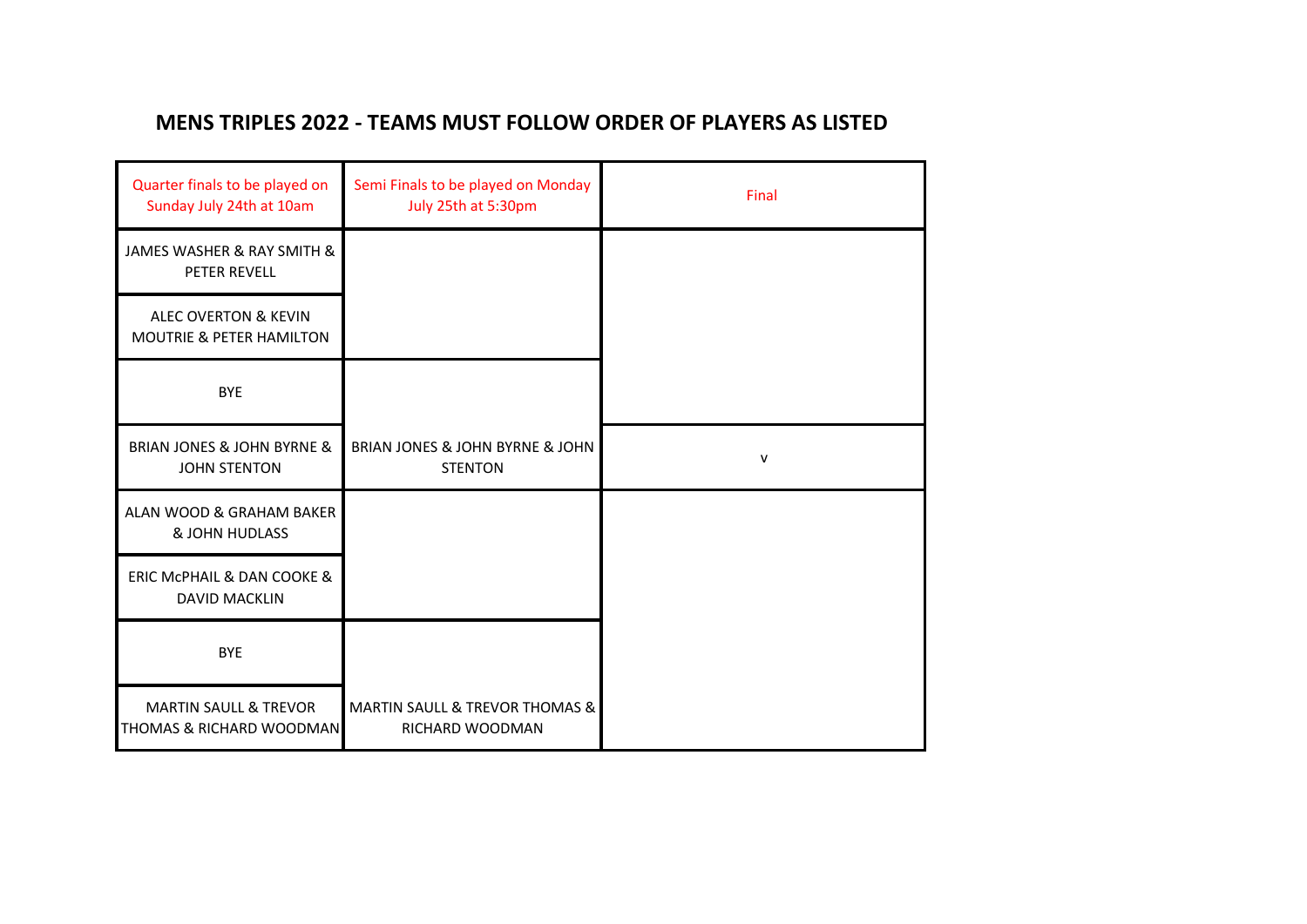#### **MILLENIUM 2022**

| 1st Round to be completed by June<br>13th | 2nd Round to be completed by July<br>11th | Semi-Finals to be completed by<br>August 15th | Final |
|-------------------------------------------|-------------------------------------------|-----------------------------------------------|-------|
| <b>BYE</b>                                |                                           |                                               |       |
| RICHARD WOODMAN                           |                                           |                                               |       |
| DAN COOKE                                 |                                           |                                               |       |
| <b>GRAHAM BAKER</b>                       |                                           |                                               |       |
| <b>JOHN STENTON</b>                       |                                           |                                               |       |
| <b>JAMES WASHER</b>                       |                                           |                                               |       |
| JOHN HUDLASS                              |                                           |                                               |       |
| PAT THOMAS                                |                                           |                                               |       |
| <b>BRIAN JONES</b>                        |                                           |                                               |       |
| <b>JOHN BYRNE</b>                         |                                           |                                               |       |
| <b>KEVIN MOUTRIE</b>                      |                                           |                                               |       |
| PETER DUNCKLEY                            |                                           |                                               |       |
| NEIL COOPER                               |                                           |                                               |       |
| <b>RAY SMITH</b>                          |                                           |                                               |       |
| TREVOR THOMAS                             |                                           |                                               |       |
| <b>CHRIS MORRIS</b>                       |                                           |                                               |       |